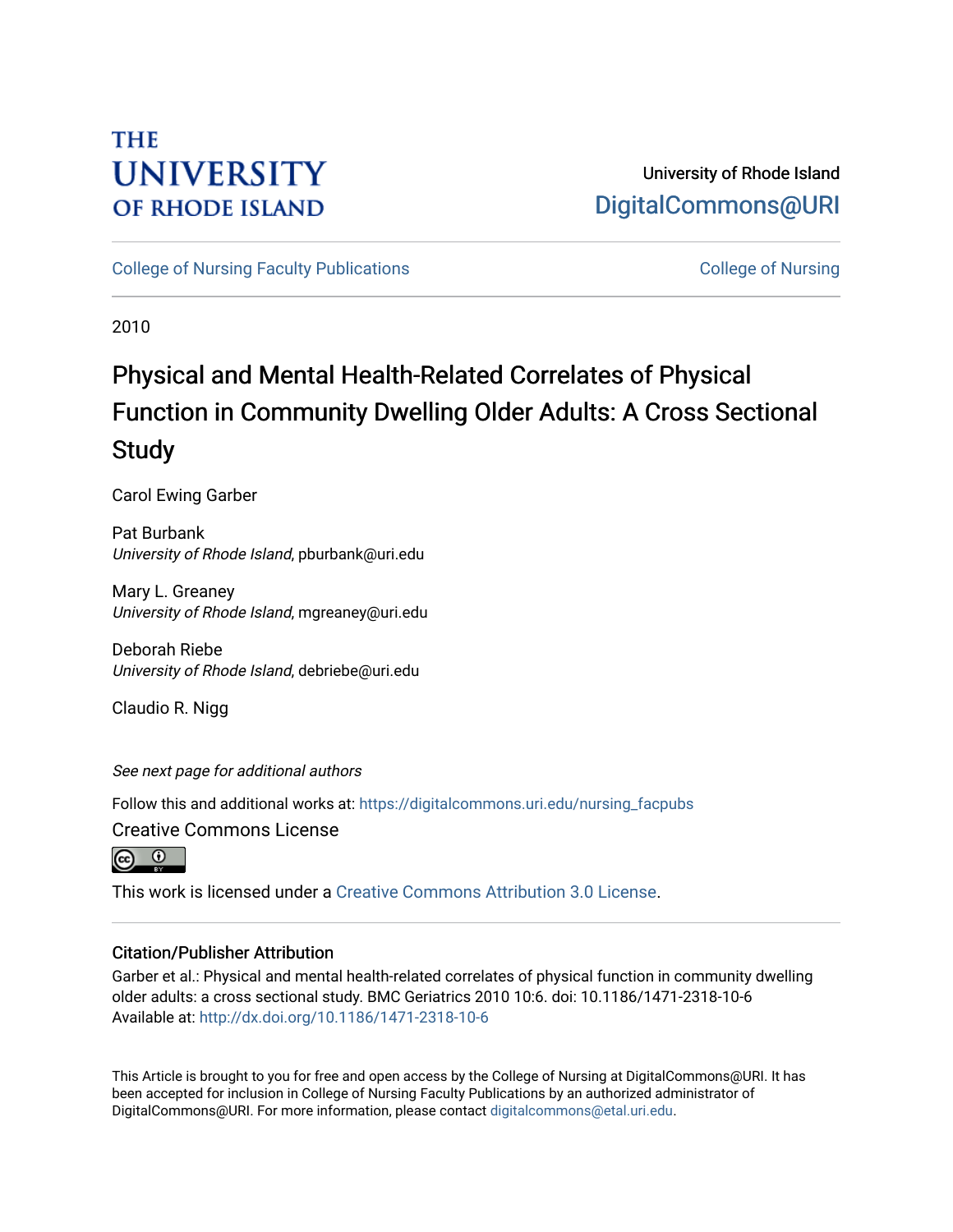### Authors

Carol Ewing Garber, Pat Burbank, Mary L. Greaney, Deborah Riebe, Claudio R. Nigg, and Phillip G. Clark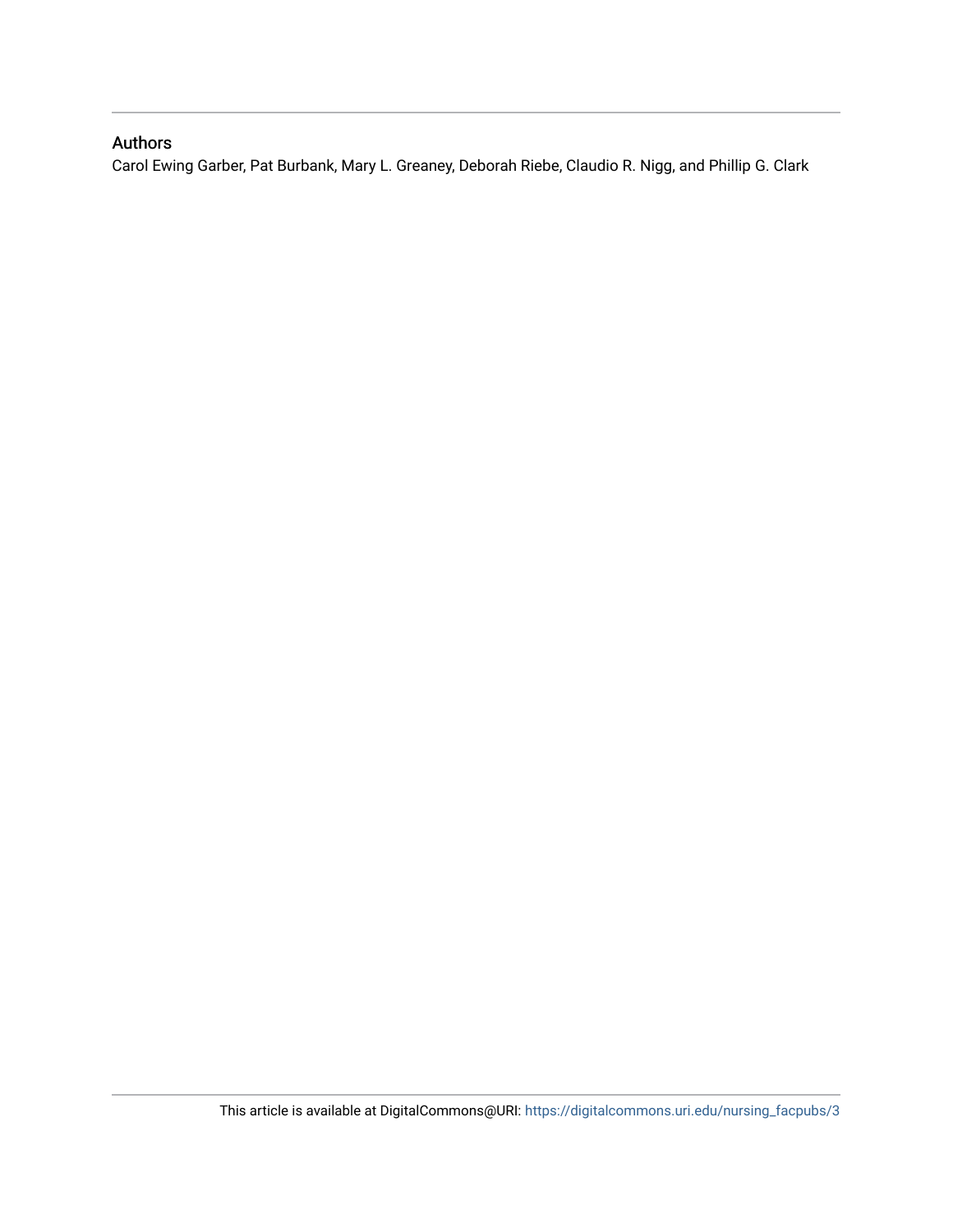## **RESEARCH ARTICLE Example 2018 12:00 Open Access**



# Physical and mental health-related correlates of physical function in community dwelling older adults: a cross sectional study

Carol Ewing Garber<sup>1\*</sup>, Mary L Greaney<sup>2†</sup>, Deborah Riebe<sup>3†</sup>, Claudio R Nigg<sup>4</sup>, Patricia A Burbank<sup>5</sup>, Phillip G Clark<sup>6</sup>

#### Abstract

Background: Physical function is the ability to perform both basic and instrumental activities of daily living, and the ability of older adults to reside in the community depends to a large extent on their level of physical function. Multiple physical and health-related variables may differentially affect physical function, but they have not been well characterized. The purpose of this investigation was to identify and examine physical and mental healthrelated correlates of physical function in a sample of community-dwelling older adults.

**Methods:** Nine hundred and four community dwelling older men ( $n = 263$ ) and women ( $n = 641$ ) with a mean (95% Confidence Interval) age of 76.6 (76.1, 77.1) years underwent tests of physical function (Timed Up and Go; TUG), Body Mass Index (BMI) was calculated from measured height and weight, and data were collected on selfreported health quality of life (SF-36), falls during the past 6 months, number of medications per day, depression (Geriatric Depression Scale; GDS), social support, and sociodemographic variables.

**Results:** Subjects completed the TUG in 8.7 (8.2, 9.2) seconds and expended 6,976 (6,669, 7,284) Kcal.wk<sup>-1</sup> in physical activity. The older persons had a mean BMI of 27. 6 (27.2, 28.0), 62% took 3 or more medications per day, and14.4% had fallen one or more times over the last 6 months. Mean scores on the Mental Component Summary (MCS) was 50.6 (50.2, 51,0) and the Physical Component Summary (PCS) was 41.3 (40.8, 41.8). Multiple sequential regression analysis showed that, after adjustment for TUG floor surface correlates of physical function included age, sex, education, physical activity (weekly energy expenditure), general health, bodily pain, number of medications taken per day, depression and Body Mass Index. Further, there is a dose response relation-

ship such that greater degree of physical function impairment is associated with poorer scores on physical healthrelated variables.

**Conclusions:** Physical function in community-dwelling older adults is associated with several physical and mental health-related factors. Further study examining the nature of the relationships between these variables is needed.

#### Background

Physical function is the ability to perform both basic and instrumental activities of daily living, and the ability of older adults to reside in the community depends to a large extent on their level of physical function. As an older person experiences decline in physical function, s/ he encounters increasing difficulty in engaging in the instrumental activities of daily living, and may address

\* Correspondence: [garber@tc.columbia.edu](mailto:garber@tc.columbia.edu)

these difficulties by avoiding or limiting these activities. Because this decline can occur gradually, the accompanying changes in physical function may be subtle and not readily apparent to the healthcare providers, family– or even to the individual–until the person is unable to perform the activity at all.

The ability to perform a motor task (physical activity), such as those performed as part of daily living, involves the complex integration of multiple physiological systems such as the neuromotor, musculoskeletal, and the cardiorespiratory systems. The function of one or more of these systems is altered in the presence of disease or injury, and this may be clinically manifested by



© 2010 Garber et al; licensee BioMed Central Ltd. This is an Open Access article distributed under the terms of the Creative Commons Attribution License [\(http://creativecommons.org/licenses/by/2.0](http://creativecommons.org/licenses/by/2.0)), which permits unrestricted use, distribution, and reproduction in any medium, provided the original work is properly cited.

<sup>†</sup> Contributed equally <sup>1</sup>

<sup>&</sup>lt;sup>1</sup>Teachers College, Columbia University, Department of Biobehavioral Sciences, Program in Movement Sciences and Education, 525 West 120th Street, Box 199, New York, NY 10027, USA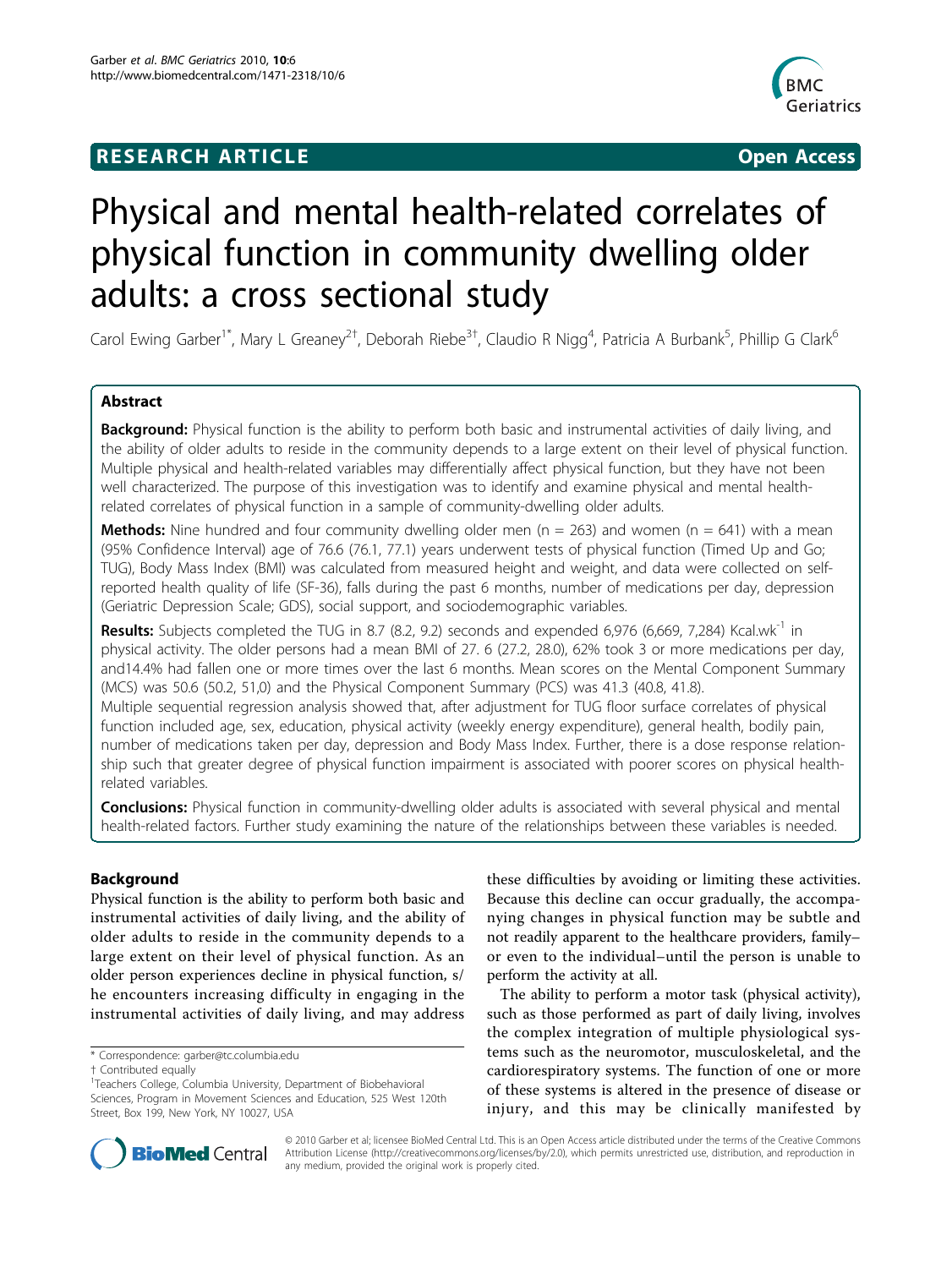alterations in cognitive and motor function, physical fitness, habitual physical activity, and physical function. Each of these parameters may also be affected by a multiplicity of physical and mental health-related factors, but these parameters and their associations with physical function have not been well studied [[1](#page-9-0)]. Improved understanding of variables associated with reduced physical function is important, as this may guide the development of screening tools to identify-and interventions to attenuate-declines in physical function in older persons. Thus, the purpose of this study was to identify and evaluate the correlates of physical function using a commonly utilized measure of physical function, the Timed Up and Go Test (TUG), in community dwelling older adults.

#### Methods

#### Subjects

Subjects of this study were community dwelling men and women 60 years of age or older from East Providence, Rhode Island and the surrounding area, and whom participated in the Study of Exercise and Nutrition in Older Rhode Islanders (SENIOR) Project [[2,3](#page-9-0)]. Details of the study design, subject recruitment, evaluation, and intervention have previously been published [[2](#page-9-0),[3\]](#page-9-0). Study exclusion criteria were being less than 60 years of age, living in an assisted living facility or nursing home, or the inability to give informed consent. There were no exclusions based on health status or physical function. The study was approved by and conducted in accordance with the procedures of the Institutional Review Board at The University of Rhode Island.

#### Procedures

Following baseline evaluation, subjects were randomly assigned to one of four intervention groups: physical activity, diet, physical activity and diet, and a contact control condition. The intervention was delivered by print media, with periodic counselor telephone calls over a 12-month period. After the 12-month evaluation (on the completion of the intervention period), subjects received no contact or intervention for the next 12 months until the final evaluation conducted at 24 months. The data presented in this study were collected at 24 months, at the end of the 12-month no-intervention follow-up period. This time point, rather than the baseline, was selected because measurements of height and weight, depression and social support were available only at this time.

Well-trained, bilingual (English and Portuguese), older adult field interviewers collected the data in the participant's home or in the SENIOR project office. Participants answered questions concerning sociodemographics,

physical and mental health, physical activity, and measurements of height, weight, and physical function were obtained.

#### Sociodemographics

Sociodemographic data included sex, age, race/ethnicity, marital status, years of education, and income. Marital status was grouped as partnered (married or co-habitating) single, divorced or widow(er). Income was categorized ≤ \$9,999, \$10,000-\$19,999, \$20,000-\$29,999, \$30,000-\$39,999, \$40,00-\$49,999, \$50,000-\$50,999, \$60,000-\$69,999, \$70,000-\$79,999, and ≥ \$80,000.

#### Physical Function

The Timed Up and Go Test (TUG) [\[4](#page-9-0)], a simple measure of physical function that involves lower extremity strength, dynamic balance, gait, and agility, was used to measure physical function. We chose a direct measurement of physical function, because self-reported measures of physical function have several limitations including that an individual must recognize her/his limitations, and the report biases inherent to all self-report instruments. We selected the TUG, rather than other available measures of physical function, because trained laypersons can easily administer it in the home where there may be limited space available, and it has demonstrated clinical utility in identifying physical function limitations in geriatric patients [\[4](#page-9-0)-[6\]](#page-9-0) and in a wide array of persons with diverse acute and chronic disabling conditions [[7-15\]](#page-9-0).

The TUG was administered using the procedures of Podsiadlo and Richardson [[4](#page-9-0)]. Briefly, the subject was seated in an armless chair. The tester said, "ready, set, go" and, on the word "go", the subject was instructed to stand and walk as quickly as s/he could to a point 3 meters from the chair, turn and walk quickly back and sit down. When the buttocks were fully in contact with the chair, the test was complete and the time was recorded. Subjects completed two trials: the first was a practice trial and the completion time for the second trial was recorded. When the test was administered in the home, the test was executed on a hard floor (e.g., wood, tile) or carpeted surface if a hard floor surface was unavailable.

The classification of physical function was criterion based on the median and interquartile range of the study sample at baseline, which included 1,274 older men (n = 387) and women (n = 887) 61-97 years of age (mean age  $75 \pm 7$  years) measured prior to randomization into study interventions. TUG scores at or below the 50<sup>th</sup> percentile ( $\leq$  8.23 seconds) represented "normal" physical function, and "physical function limitation" was considered to be present when scores were above the  $75<sup>th</sup>$  percentile ( $\geq 14.08$  seconds). Scores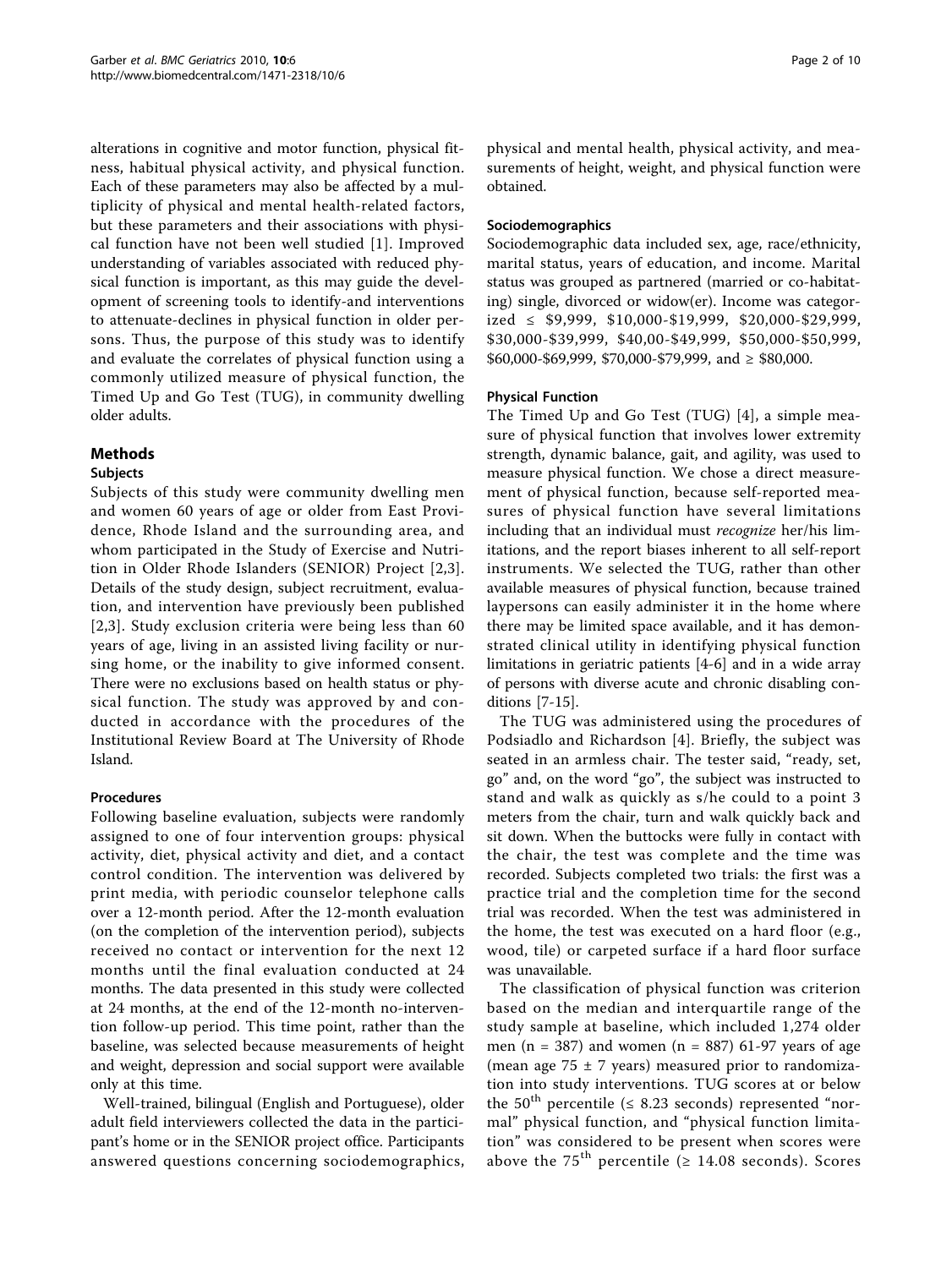between the median and the 75<sup>th</sup> percentile (>8.23 to  $\leq$ 14 seconds) were categorized as "pre-clinical physical function limitation".

This approach was chosen for several reasons: First, the existing criteria for the interpretation of the TUG were developed in mostly small, selected samples of predominantly clinical populations and limited numbers of community-dwelling older persons [[4](#page-9-0),[16](#page-10-0)-[18](#page-10-0)], and the applicability of these criteria to our large, diverse sample of community dwelling older adults was unknown. Second, the cut point that should be used to identify physical function limitation is unclear, ranging from  $\leq 7.24$ seconds [[18\]](#page-10-0) to  $\geq$  14 seconds [[17\]](#page-10-0) in several published studies. Illustrating the difficulty in selecting the appropriate criteria, the agreement (Tau-b) between these diverse classifications [[4,](#page-9-0)[16-19](#page-10-0)] ranged from 0.41 to 0.86 when applied to our sample.

Nearly all of the published criteria, including ours, classify individuals completing the TUG in less than 8.5 seconds as having normal physical function, and subjects with performance times  $\geq 14$  seconds would be considered to have a physical function limitation. However, there is a high degree of inconsistency in the intermediate zone between 8.5 to 14 seconds (our pre-clinical functional limitation category), with some classifying this as normal and others as abnormal. Some experts suggest that this middle range represents declining physical function and pre-clinical impairment, and identifies individuals who are on a trajectory toward disability and loss of the ability to live independently [[20-22](#page-10-0)], a critical issue in community dwelling older adults, such as those in our sample. Therefore, we included a mid-range classification, which we considered to be indicative of pre-clinical impairment of physical function.

#### Physical Activity

Physical activity was measured using the Yale Physical Activity Survey (YPAS), an interviewer-administered survey of habitual physical activity designed specifically for older adults [\[23\]](#page-10-0). Weekly energy expenditure (Kcal.week-<sup>1</sup>) during leisure and non-leisure physical activity was estimated as per the questionnaire scoring procedures [[23](#page-10-0)]. The number of minutes per week of moderate to vigorous intensity exercise was also calculated from the YPAS. The Physical Activity Guidelines for Americans [[24\]](#page-10-0) suggest a target of 150 min.week<sup>-1</sup> of exercise for health and fitness benefit, therefore we categorized subjects engaging in  $\geq 150$  min.week<sup>-1</sup> of regular moderate to vigorous exercise as physically active and subjects who exercised  $< 150$  min.week<sup>-1</sup> as physically inactive.

#### Health-Related Variables

Height was measured using a portable stadiometer, and weight was measured using a calibrated portable scale;

body mass index (BMI) was calculated from these measures [[25\]](#page-10-0). BMI was classified as underweight (BMI <18.5 kg.m<sup>-2</sup>), normal weight (BMI  $\geq$  18.5 kg.m<sup>-2</sup> and <25 kg.m<sup>-2</sup>), overweight (BMI  $\geq$  25 kg.m<sup>-2</sup> and  $\leq$  29.9 kg.m<sup>-2</sup>), or obese (BMI > 29.9 kg.m<sup>-2</sup>)[[25\]](#page-10-0).

We measured two indirect indicators of health status: 1) the number of separate medications taken per day, and 2) the number of falls over the past 6 months. Subjects were queried about prescribed and over-the-counter medications taken regularly each day, not including "as needed" medications. Falls were assessed by selfreport in response to the question, " How many times have you fallen over the past 6 months?"

The Medical Outcome Study (MOS) Short Form-36 version 2 (SF-36) was used to measure health quality of life [[26](#page-10-0),[27\]](#page-10-0). The SF-36 contains eight subscales: Physical Functioning, Role-Physical, Bodily Pain, General Health, Vitality, Social Functioning, Role-Emotional, and Mental Health. Two composite scores are derived from these subscales: the Physical Component Summary and the Mental Component Summary. U.S. population-based normative scores were calculated following recommended procedures [\[28\]](#page-10-0). This procedure standardardizes the scores on all scales to a mean of 50, so that scores below 50 are considered below the average of the general population and scores higher than 50 above the average for the general population.

#### Social Support and Depression

Social support was assessed with the Medical Outcomes Study Social Support Scale [[29\]](#page-10-0). The scores were standardized and the Overall Support Index was (Social Support Scale) was calculated as the mean of each of the subscales: Emotional/Informational Support, Tangible Support, Positive Interaction, and Affection, and one additional question [[29](#page-10-0)].

The Geriatric Depression Scale Short Form (GDS) was administered and scored following published procedures [[30-34\]](#page-10-0). Missing scores were pro-rated by adding the product of the proportion of scores missing and the total score on the answered items to the score on the answered items [\[30](#page-10-0)-[34](#page-10-0)]. GDS scores were interpreted as 1) no depression (GDS score  $\leq$  5), 2) probable depression (GDS score  $> 5$  and  $\leq 10$ ), or 3) definite depression (GDS score >10) [[30](#page-10-0)-[34\]](#page-10-0).

#### Statistical Analyses

Statistical analyses were conducted using PASW Statistics version 17 (SPSS, Inc, Chicago, IL). Alpha levels for all analyses were set *a priori* at  $p < 0.05$ . Means and the 95% confidence intervals were calculated for continuous variables and frequencies were generated for nominal and categorical variables.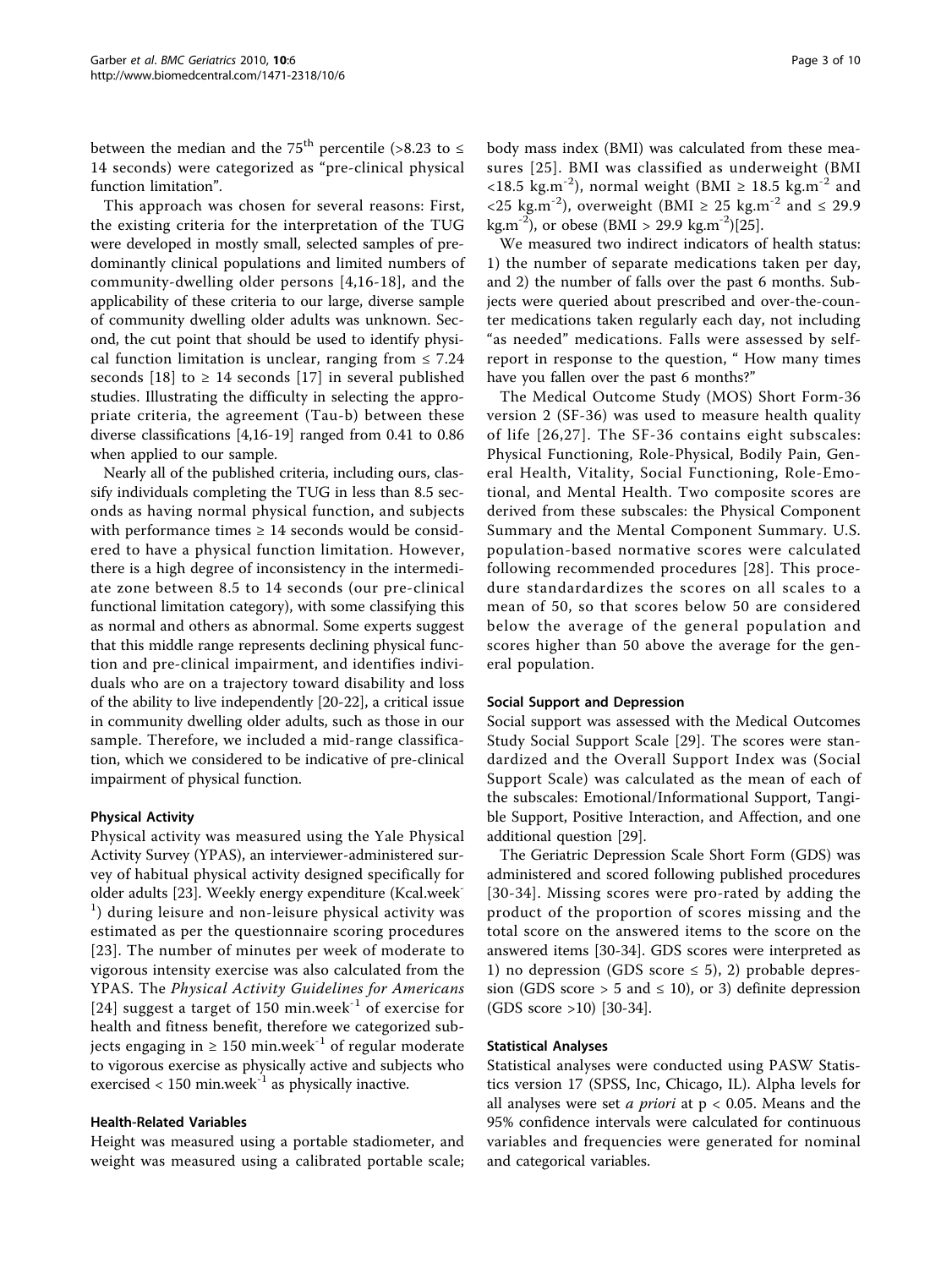Sequential multiple regression analysis was performed in order to evaluate the associations between physical function and selected sociodemographic, physical activity, and health-related variables. Assumptions for regression were evaluated. No outliers were found using the criterion of a Mahalanobis distance of p < 0.001. No variables were found to be multicolinear upon inspection of the condition index, with a criterion for mulitcolinearity being a condition index of >15. The associations between the variables were linear as demonstrated by inspection of the bivariate scatterplots and partial regression plots. The regression analysis was performed with the continuous variable physical function (TUG score in seconds) as the dependent variable and adjusted for TUG floor surface entered in the first step of the sequential regression procedure. The remaining independent sociodemographic and health-related variables selected for the final regression model measured a unique attribute were not redundant based upon theoretical and statistical criteria, demonstrated by a significant correlation with the TUG and low correlation with other independent variables [[35](#page-10-0)]. These independent variables were entered as a group into the regression equation during the second step.

A Multivariate Analysis of Covariance (MANCOVA) was performed to evaluate physical health-related variables across the three classifications of the TUG (normal, preclinical physical function limitation, and physical function limitation) in order to determine whether there was a dose-response relationship between the TUG and physical health-related variables that would be expected to co-vary with physical function. The dependent variables included in the MANOVA were General Health Subscale, BMI, Physical Component Summary Score, Physical Function Subscale, Role-Physical Subscale, and Weekly Energy Expenditure. Covariates included age, sex, race/ethnicity, education, intervention assignment, and TUG floor surface. Univariate One-Way Analyses of Covariance and pairwise comparisons with Bonferroni adjustment for multiple comparisons were also conducted where there were significant multivariate effects.

#### Results

Nine hundred and four older adults (263 men, 641 women) completed the TUG at 24 months. The demographic characteristics of these individuals are presented in Table 1. Almost 14% did not complete high school, and 22.4% were from under-represented racial and ethnic groups. Of the 478 subjects reporting income, 55% had an annual household income less of than \$20,000, and 13.4% had an income of \$40,000 or more per year.

The results of the evaluations of physical activity and health-related variables are shown in Table 2. The older

|        | Table 1 Sociodemographic Characteristics of 903 Older |  |  |
|--------|-------------------------------------------------------|--|--|
| Adults |                                                       |  |  |

| Variable                   | Mean (95% Confidence Interval) or Number<br>of Subjects |
|----------------------------|---------------------------------------------------------|
| Age (years)                | 76.6 (76.1, 77.1)                                       |
| Education (years)          | 13.0 (12.7,13.2)                                        |
| Ethnicity/Race (n)         |                                                         |
| White                      | 692                                                     |
| <b>Black</b>               | 20                                                      |
| Portuguese/Cape<br>Verdean | 124                                                     |
| Other                      | 47                                                      |
| Marital Status (n)         |                                                         |
| Married/Partnered          | 406                                                     |
| Widow(er)                  | 355                                                     |
| Divorced/Separated         | 105                                                     |
| Single                     | 35                                                      |

#### Table 2 Health and Physical Activity Status of 904 Older Adults at 24 Months

| Variable                              | Mean (95% Confidence Interval) |
|---------------------------------------|--------------------------------|
| TUG (seconds)                         | 8.7(8.2, 9.2)                  |
| Physical Activity                     |                                |
| Weekly Energy Expenditure             |                                |
| Kcal.wk <sup>-1</sup>                 | 6,976 (6,669, 7.284)           |
| Exercise Time (min.wk <sup>-1</sup> ) | 238.3 (227, 250)               |
| BMI ( $kg.m^{-2}$ )                   | 27.6 (27.2, 28.0)              |
| Medications (number per day)          | $3.8$ $(3.5, 4.0)$             |
| Falls in the past 6 months (number)   | $0.22$ $(0.17, 0.26)$          |
| Geriatric Depression Score            | 1.3(1.1, 1.5)                  |
| Social Support Scale                  | 84.3 (82.7, 86.0)              |
| SE-36 Scores                          |                                |
| Mental Component Summary              | 50.6 (50.2, 51.0)              |
| Physical Component Summary            | 41.3 (40.8, 41.8)              |
| General Health                        | 53.4 (52.8, 54.0)              |
| Bodily Pain                           | 40.0 (39.8, 40.2)              |
| Mental Health                         | 54.3 (53.7, 54.9)              |
| Physical Function                     | 43.8 (43.1, 44.6)              |
| Role Emotional                        | 38.3 (37.9, 38.5)              |
| Role Physical                         | 37.7 (37.3, 38.1)              |
| Social Functioning                    | 53.6 (52.0, 53.2)              |
| Vitality                              | 45.3 (45.0, 45.5)              |

persons ranged from underweight to obese: 0.5% of subjects were underweight, 31.6% were of normal weight, 39.2% were overweight, and 28.7% were obese. Subjects reported a wide range of leisure and non-leisure physical activity, but only 2.5% met current recommendations for exercise[[24\]](#page-10-0). Table [3](#page-6-0) shows the categorization of physical function of our subjects.

The mean scores on Physical Component Score (PCS), Physical Function (PFS), Role Physical (RPS), Role Emotional (RES), Bodily Pain (BPS), and Vitality (VS) were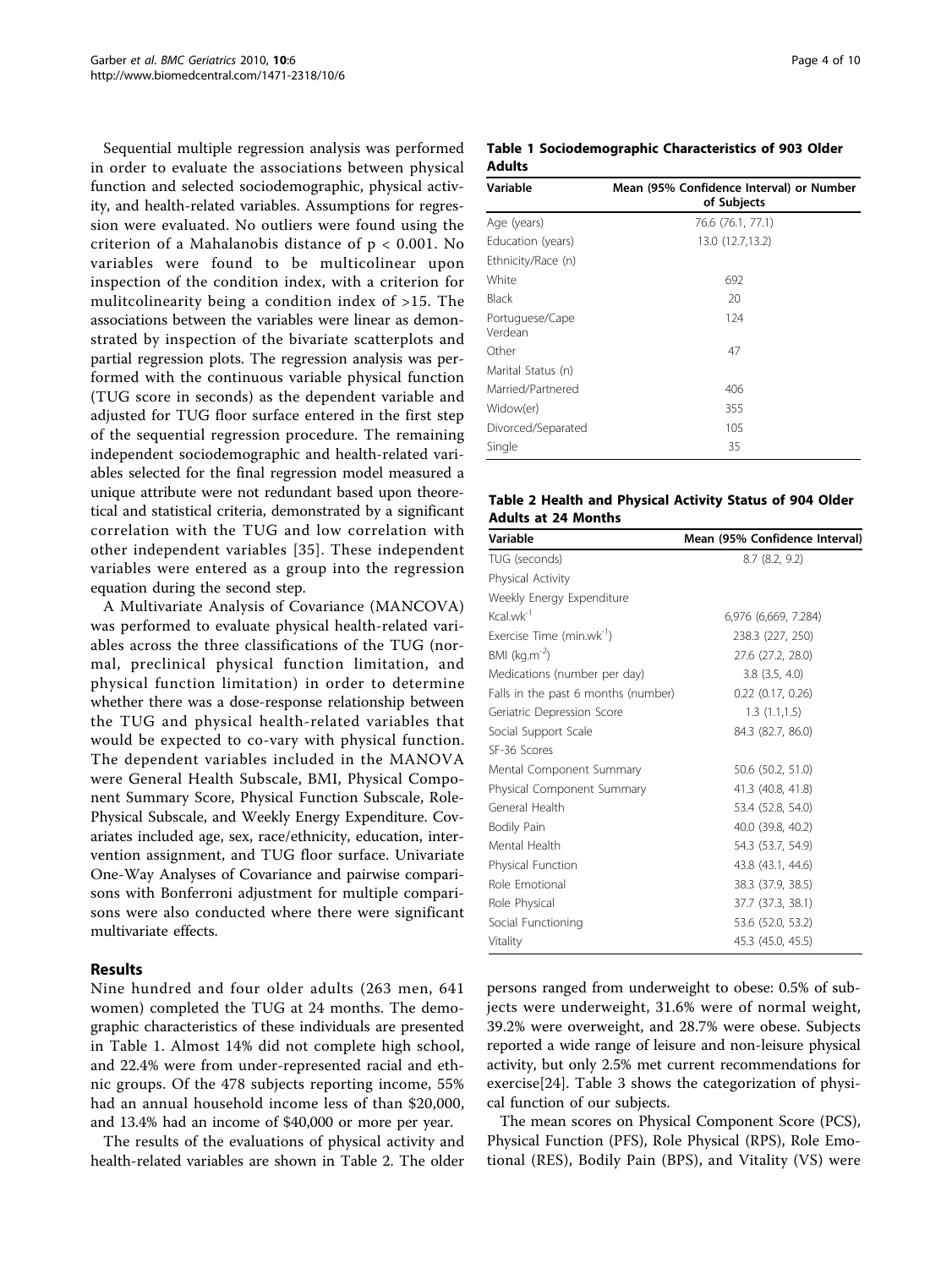<span id="page-6-0"></span>Table 3 Classification of Physical Function Limitation Measured by the Timed Up and Go Test

| <b>Criterion</b>                                                | <b>Number</b><br>(Percent) |
|-----------------------------------------------------------------|----------------------------|
| Normal physical function $( \leq 8.23$ Seconds)                 | 519 (57.4%)                |
| Pre-clinical physical function limitation (8.23-14)<br>seconds) | 199 (22.0%)                |
| Physical function limitation ( $\geq$ 14 Seconds)               | 186 (20.6%)                |

significantly lower than the norm, and the Mental Component Score (MCS), General Health (GHS), Mental Health (MHS), Social Functioning (SFS) Scores were significantly above the norm for the general population. Subjects had good social support, with the standardized scores substantially above the median.

The results of the linear regression analysis are shown in Table 4. After adjustment for TUG floor surface, the independent predictors of physical function were general health, age (years), sex, bodily pain, education (years), BMI, medications (number per day), GDS Score, and total weekly energy expenditure  $(Kcal.wk^{-1})$ , with each variable significantly ( $p \leq 0.001$ ) contributing to the increase in  $\mathbb{R}^2$ . With the addition of each of these variables into the equation, R was significantly different from zero. Additional sociodemographic and healthrelated variables did not reliably improve  $\mathbb{R}^2$ , and therefore, were excluded from the final regression model.

The MANCOVA showed significant multivariate effects of TUG classification (Pillai's Trace =  $0.328$ ; F = 24.596,  $p$  ≤ 0.0001), and significant ( $p$  ≤ 0.0001) between subject effects for General Health Subscale, BMI, PCS,

Table 4 Sequential Regression Of Sociodemographic, Health-Related, And Physical Activity Variables On Physical Function In Older Adults

| Variable                                    |       |                | <b>Coefficients</b> |                |         |          |
|---------------------------------------------|-------|----------------|---------------------|----------------|---------|----------|
|                                             |       |                | B                   | <b>SEE</b>     | β       | $p \leq$ |
| Constant                                    |       |                | $-7.771$            | 3.895          |         | .046     |
| Sex                                         |       |                | .816                | .396           | .063    | .039     |
| Age (years)                                 |       |                | .196                | .030           | .214    | .000     |
| BMI ( $kg.m^{-2}$ )                         |       |                | .163                | .036           | .146    | .000     |
| Education (years)                           |       | $-151$         | .062                | $-0.077$       | .014    |          |
| Bodily Pain                                 |       |                | .103                | .042           | .076    | .014     |
| Energy Expenditure (Kcal.wk <sup>-1</sup> ) |       |                | .000                | .000           | $-162$  | .000     |
| Medications (number per day)                |       | .223           | .060                | .124           | .000    |          |
| GDS Score                                   |       | .297           | .103                | .106           | .004    |          |
| General Health                              |       | $-064$         | .027                | $-0.90$        | .020    |          |
| Floor Surface                               |       |                | $-865$              | .253<br>$-105$ |         | .001     |
| Model Summary                               |       |                |                     |                |         |          |
|                                             |       |                | <b>ANOVA</b>        |                |         |          |
| R                                           | $R^2$ | Adjusted $R^2$ | <b>SEE</b>          | F Change       | df      | $P \leq$ |
| .503 <sup>b</sup>                           | .253  | .244           | 5.07                | 27.8           | 10, 819 | 0.0001   |

Dependent variable is TUG (seconds)

Physical Function Subscale, Role-Physical Subscale, and Weekly Energy Expenditure. Table [5](#page-7-0) shows the results of the univariate and bivariate analyses across the classifications of the TUG (normal, pre-clinical physical function limitation, physical function limitation) for each of the physical health-related variables. There was a significant, dose-response relationship for each variable, such that the scores on the physical health-related variables worsened as the degree of impairment by the TUG increased.

#### **Discussion**

This study examined sociodemographic and healthrelated variables to learn more about the associations between these variables, and to identify possible influences on measured physical function in communitydwelling older adults. These results from the SENIOR study demonstrate that there are multiple factors associated with physical function, which encompass sociodemographics, physical and mental health. These findings complement the results of the U.S. Longitudinal Study of Aging [\[36](#page-10-0)] that reported physical and mental health were predictive of declining physical function and mortality.

#### Sociodemographic Factors

The results of the regression analysis showed that age, sex, and education level are associated with physical function, with poorer TUG performance times with increasing age, and in women and older persons with lower levels of education. Others [\[16,19,37,38](#page-10-0)] have also demonstrated that increasing age is associated with poorer TUG performance time. Sampson and colleagues found that the poorer TUG scores in older persons was associated with poorer muscular strength and power [[39](#page-10-0)], suggesting the TUG mirrors the physiological changes that occur with aging and physical inactivity.

Population studies report more mobility limitations in older women compared with than older men [[40](#page-10-0),[41](#page-10-0)]. Few studies have examined sex differences in performance times on the TUG, but this is likely due to the small numbers of men in the study samples. Vereeck and colleagues [[42\]](#page-10-0) found that older women have longer TUG times and poorer standing balance compared with older men. The Tromso study [[43](#page-10-0)] found there was a significant difference between the mean TUG time in older men who fell compared with older women who fell. Interestingly, a recent report from the Rancho Bernardo Study [[44\]](#page-10-0), a longitudinal study of community dwelling men and women, reported no differences in TUG performance time between men and women, but did find that low 25 hydroxyvitamin D levels were associated with poorer performance on the TUG and Timed Chair Stand Test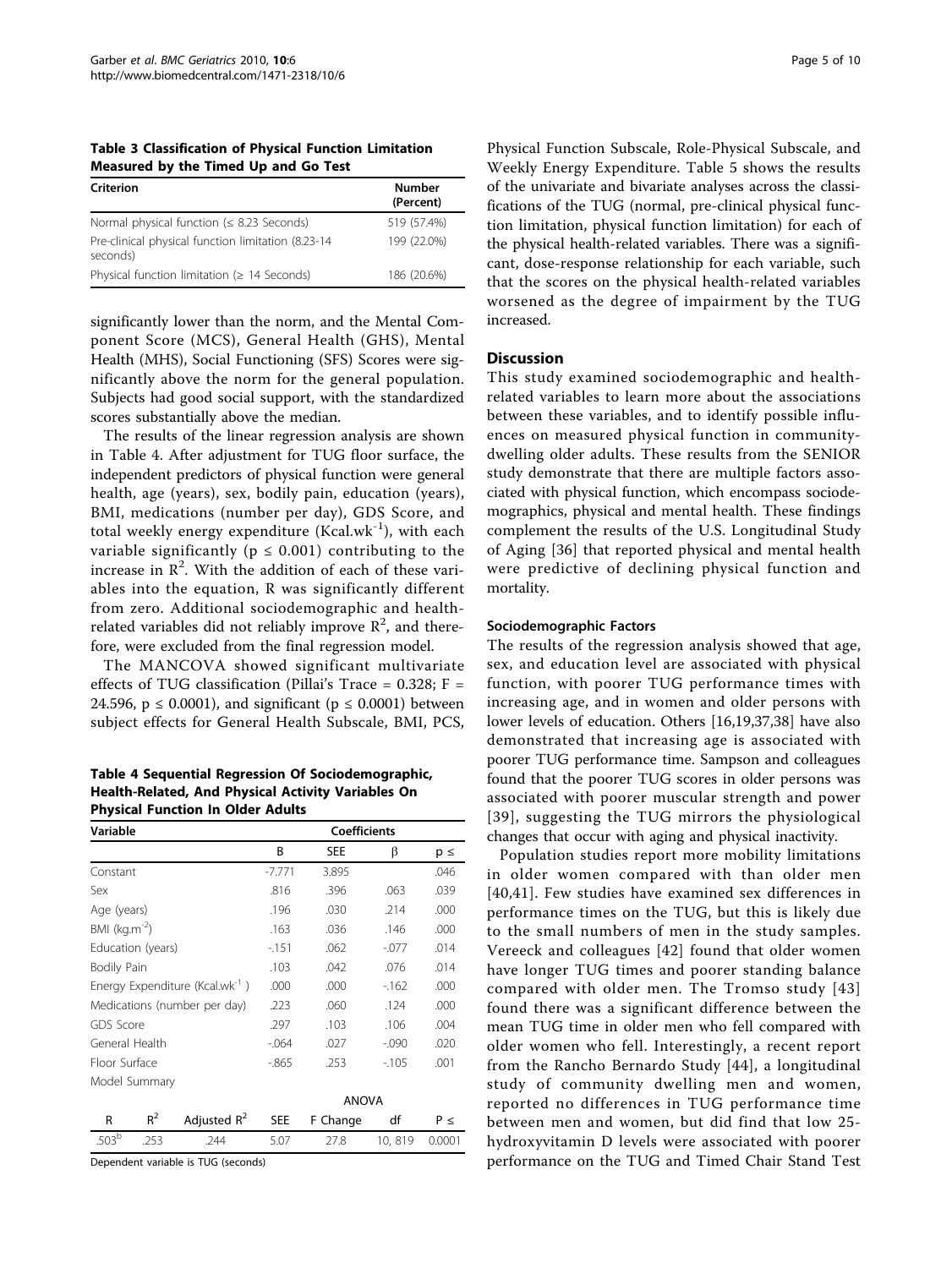|                                                    | <b>Physical Function Limitation</b> |                                |                   | <b>Univariate Comparisons</b> |       |          |
|----------------------------------------------------|-------------------------------------|--------------------------------|-------------------|-------------------------------|-------|----------|
| Variable                                           | <b>Normal</b>                       | <b>Pre-clinical limitation</b> | <b>Limitation</b> | F                             | df    | $p \leq$ |
| General Health                                     | 55.9                                | $52.4*$                        | $49.7**$          | 50.87                         | 2.783 | 0.0001   |
|                                                    | (55.2, 56.4)                        | (51.1, 54.0)                   | (48.4, 51.0)      |                               |       |          |
| BMI ( $kg.m^{-2}$ )                                | 26.9                                | $78.4*$                        | $79.9**$          | 21.0                          | 2.783 | 0.0001   |
|                                                    | (26.4, 27.4)                        | (27.7, 29.1)                   | (29.1, 30.7)      |                               |       |          |
| Physical                                           | 56.7                                | $52.3*$                        | $48.6**$          | 72.87                         | 2.783 | 0.0001   |
| Component Summary                                  | (56.2, 57.3)                        | (51.1, 53.5)                   | (47.2, 49.9)      |                               |       |          |
| Physical Function                                  | 49.6                                | $42.7*$                        | $34.0**$          | 158.94                        | 2.783 | 0.0001   |
|                                                    | (48.9, 50.3)                        | (41.3, 44.0)                   | (32.4, 35.6)      |                               |       |          |
| Role-Physical                                      | 39.9                                | $37.1*$                        | $33.6**$          | 93.56                         | 2.783 | 0.0001   |
|                                                    | (39.5, 40.2)                        | (36.3, 38.0)                   | (32.4, 35.6)      |                               |       |          |
| Weekly Energy Expenditure (Kcal.wk <sup>-1</sup> ) | 7,851                               | $6,363*$                       | $4,314**$         | 38.57                         | 2.783 | 0.0001   |
|                                                    | (7,523, 8,179)                      | (5,828, 6898)                  | (3,881, 4,750)    |                               |       |          |

<span id="page-7-0"></span>Table 5 Adjusted Physical Health-Related Variables Across Categories of Physical Function Limitation

Values are means and (95% confidence interval)

Adjusted for age, sex, race/ethnicity, education, floor surface, and intervention assignment

 $*$  Significantly different ( $p < 0.01$ ) from normal

# Significantly different (p < 0.01) from preclinical physical function limitation

in women, but not men, suggesting that the factors affecting physical function may differ by sex.

Level of education is a surrogate measure of socioeconomic position, and our study shows that lower educational attainment is associated with poorer performance on the TUG. These results are supported by large population studies conducted in the United States [[45\]](#page-10-0), Sweden [[41](#page-10-0)], Denmark [\[46](#page-10-0)], and the United Kingdom [\[47](#page-10-0)] that report greater mobility limitations in persons of lower socioeconomic position, although none of these studies have used the TUG to measure physical function.

#### Physical Health

Several measures representing different aspects of physical health were independent correlates of physical function. These included general health, bodily pain, number of medications taken per day, physical activity (weekly energy expenditure), and body mass index. The association between self perceived health and physical function is supported by other studies, although these studies did not measure physical function with the TUG [\[6](#page-9-0),[22,48](#page-10-0)] In the SENIOR subjects, taking more medications was also associated with poorer physical function. It is not surprising that the number of medications per day are associated with physical function, because medication use is indicant of such things as health status, medical care, polypharmacy, and adverse outcomes (e.g., falls) [[49\]](#page-10-0).

Higher BMI was also associated with poorer physical function, confirming other studies of older persons where elevated BMI was associated with self-reported limitations in physical function [[40,50,51](#page-10-0)]. This may be because overweight can affect the desire and motivation to engage in physical activity and physical activity behavior [[52](#page-10-0),[53\]](#page-10-0). Other studies have shown that BMI that is low  $\left($  < 18.5) and high  $\left($  >25) are associated with poorer health [[52](#page-10-0)]. Our results did not show this bifurcated relationship between BMI and physical function, but this may be due to the limited number of persons with low BMI in our sample.

The weekly energy expended by leisure and non-leisure physical activity was an independent correlate of physical function. These results confirm the findings of previous studies that have shown individuals who are more physically active have better physical function and are less likely to have physical function impairment or disability [\[52,54\]](#page-10-0).

Consistent with other studies, bodily pain was also associated with TUG performance times. A population study in Western Australia [\[38\]](#page-10-0) found that the TUG, PCS and MCS were all lower in older persons with selfreported pain in the lower extremities. Other studies using the TUG or other measures of physical function have also reported this association with pain [\[55-58](#page-10-0)].

#### Mental Health

Higher scores on the Geriatric Depression Scale were associated with poorer physical function in our sample of community-dwelling older adults. While the GDS is intended to screen for depression and does not indicate a clinical diagnosis of depression, it is nonetheless interesting to note that apparent poorer mental health coexists with greater degrees of physical impairment, as indicated by poorer performance on the TUG. Several studies have shown that depressed persons have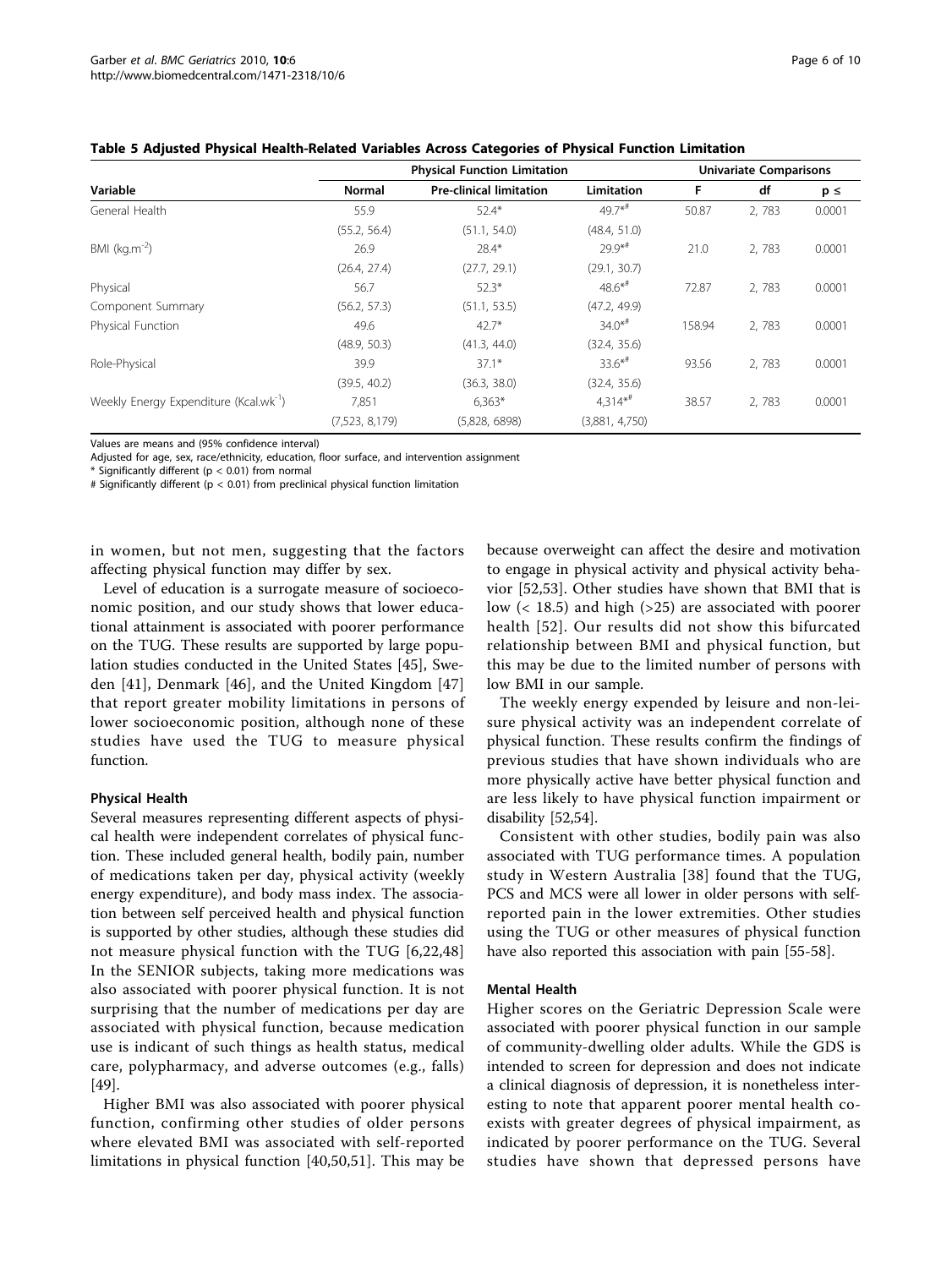increased mortality and morbidity [\[59](#page-10-0)-[61\]](#page-11-0), and are more likely to be physically inactive [[52,](#page-10-0)[62](#page-11-0)]. Impairment in activities of daily living, slower walking speeds, slower walking speeds, poorer self rated health, poor cognitive status, and two or more clinic visits in the past month were identified as risk factors for depression and falling in older primary care clinic patients [[63](#page-11-0)]. Tinetti and colleagues showed that depression or anxiety, reduced physical function (repeated chair stands), and decreased upper extremity strength were associated with a higher risk of urinary incontinence, falling, and functional dependence. On the other hand, a longitudinal study of pre-clinical disability conducted in community dwelling older persons [[21\]](#page-10-0) showed that depression, living alone, the number of chronic diseases were not associated with preclinical disability, while difficulty in walking and climbing stairs, task modification for stair climbing were significant predictors.

#### Classification of Physical Function

We used a trichotomous classification of physical function developed from our baseline data. The results of the MANOVA analyses showed significant trends across the three categories of physical function for several physical health-related variables, including general health, BMI, PCS, physical function, role-physical, and physical activity, supporting the validity of these categories. The magnitude of difference between the categories for each of these physical health-related variables is comparatively small, and it is unknown if these differences are clinically important. However, the consistency of the differences across these several variables supports the existence of a real, albeit very modest, difference. Nonetheless, the inclusion of an intermediate classification may be useful in identifying persons who have preclinical physical function impairment. This is important, because there is increasing evidence for a period termed "preclinical disability" where individuals experience some physical function limitation, but are not disabled [[20-22,](#page-10-0)[64,65\]](#page-11-0). During this "preclinical" phase of the downward trajectory in the disablement process, persons may modify physical tasks such as slowing walking speed, resting while climbing stairs, or perform activities while sitting rather than standing, and/or they may restrict or avoid activities where they experience some difficulty [[66](#page-11-0)]. Often, because of these compensatory actions, the physical function limitations may not be readily apparent. However, being able to identify these persons who are at high risk of becoming disabled and who may be responsive to interventions could be critical in preventing or delaying disability [[21,22](#page-10-0)]. Self report methods have validity in identifying "preclinical disability" and future disability, and some tests of physical function have been able to predict future disability in longitudinal studies [[20-22,](#page-10-0)[64\]](#page-11-0), but there are few clinical criteria by which to identify preclinical physical function limitations using physical performance tests, such as the TUG. While additional study is needed to determine whether our middle category of TUG performance is useful in this regard, the results of this study suggest the possibility of usefulness.

Nearly all of the existing classification schemes for the TUG are dichotomous, that is, they identify a cut point for "abnormal and normal" physical function, but creating much confusion to the interpretation of the TUG, these cut points vary considerably [[16-19](#page-10-0),[37](#page-10-0)]. Nearly all of the classification criteria, including ours, identifies a TUG score of  $\leq 8.5$  seconds as normal and a score of  $\geq$ 14 seconds as abnormal. It is in the intermediate range of  $> 8.5$  seconds and  $< 14$  seconds where there is disagreement, and it is notable that this range of uncertainly falls within our middle category (8.3-14 seconds), lending additional credibility to including this additional classification category.

#### Study Limitations

The data presented here are a secondary analysis of data collected as part of a randomized intervention study (SENIOR Study). As explained previously in the methods, the data were collected 12 months following the intervention was completed. Although there were some persistent treatment effects at this time point [[67](#page-11-0),[68](#page-11-0)], there is still a wide range in the variables of interest, and, we believe, sufficient to answer the research questions posed in this manuscript.

The lack of standardization of the chair and floor surface used to administer the TUG was a notable limitation of this study. Other studies have shown that chair characteristics can affect the TUG score [[69](#page-11-0)] and, in this study, floor surface was a significant covariate of TUG scores. These factors undoubtedly contributed to the substantial variability in TUG scores, and most likely attenuated the magnitude of the associations observed. Inter-rater reliability of the TUG has been reported to be excellent in other studies ( $r \geq 0.92$ ) [[17,](#page-10-0)[70](#page-11-0)-[73\]](#page-11-0), although inexperience of the raters was associated with lower inter-rater reliability ( $r = 0.87$  $r = 0.87$ ) [7]. Our survey team was well trained, which should have minimized the degree of variability introduced due to inter-rater factors.

Sampling and adherence factors may have contributed the presence of mild to moderate selection biases in the study, with the result of an under-estimation of the degree of associations between some variables and physical function. The study sample was a voluntary one and may not be representative of the population of community-dwelling older adults with respect to the variables measured. For example, it is possible that less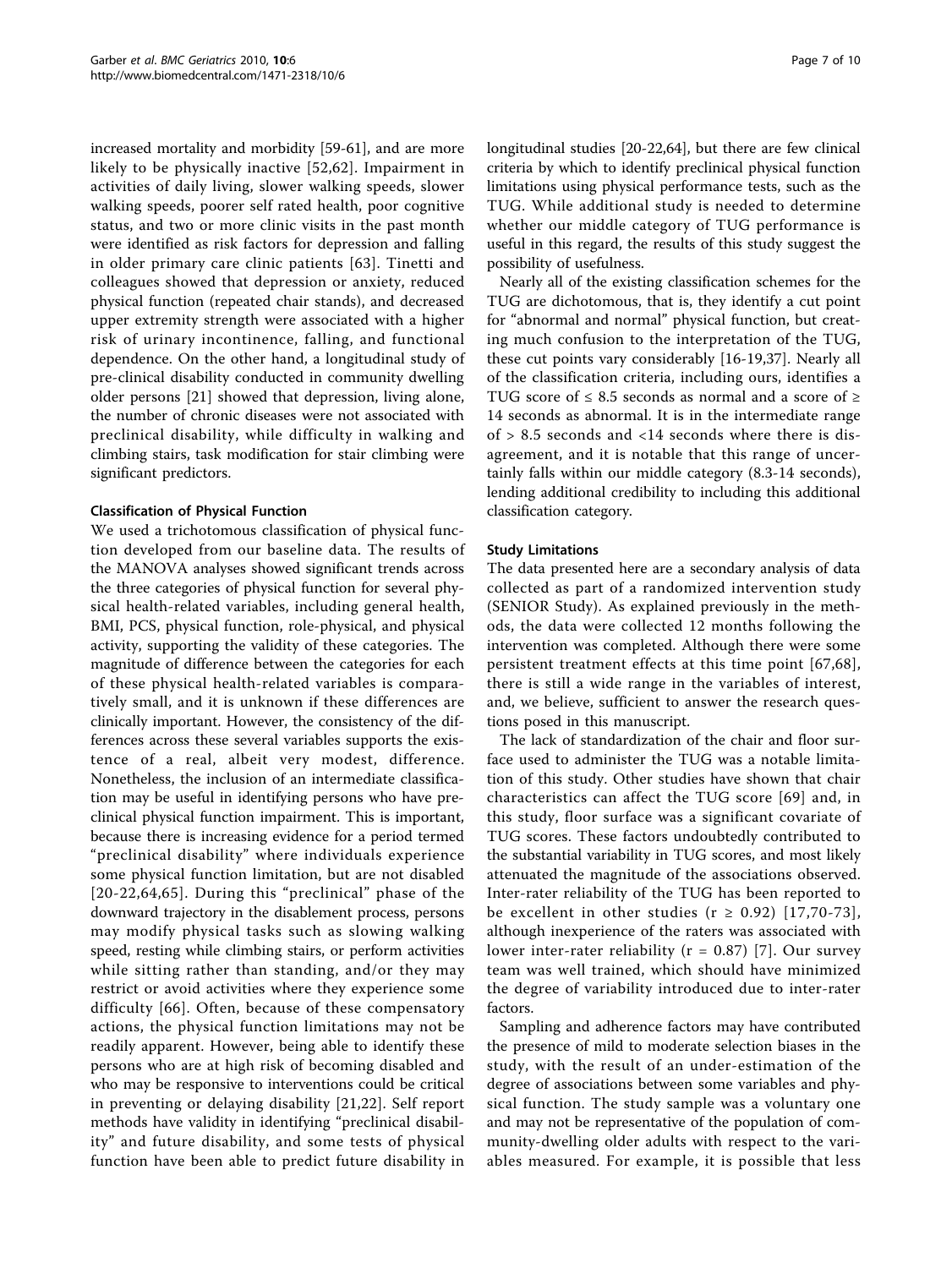<span id="page-9-0"></span>healthy and more disabled elders did not volunteer for the study, in spite of the lack of exclusion criteria based on health and functional status. Extensive efforts to recruit from all segments of the community-dwelling older adult population in order to minimize sampling biases in our sample, but efforts were not entirely successful in obtaining a fully representative sample [[74](#page-11-0)]. The SENIOR Project had a 24.2% drop out rate at 24 months, with the subjects who dropped out tending to be men, more sedentary, less educated, and with poorer self-reported health [[67,74](#page-11-0)]. Thus, our sample was somewhat healthier and more active than the general population.

#### Conclusions

The SENIOR study shows that physical function covaries with a range of multiple physical and mental health-related variables, and there is a dose response relationship across levels of physical function for physical health-related variables. These observed relationships are important because they identify areas for future, more complex study of the nature of these relationships including potential mediator and moderator relationships and causal pathways between these variables. Further, it is interesting to note that poor physical function and each of the health-related variables associated with physical function are predictors of increased morbidity and mortality in older persons [[24](#page-10-0),[75-78](#page-11-0)], and further study is needed to evaluate the nature of the relationships between these variables and morbidity and mortality outcomes. The correlates of physical function identified in the SENIOR study include both modifiable and un-modifiable factors, suggesting that physical function can be improved from interventions addressing these factors.

In conclusion, physical function in community dwelling older adults is associated with several physical and mental health-related factors. Further work evaluating the nature of the associations between these variables and physical function and how changes in these variables may co-vary is needed.

#### Acknowledgements

Funded by National Institutes of Health (National Institute of Aging) grant number 1-RO1 AG16588-01 awarded to the University of Rhode Island, Phillip G. Clark, Principal Investigator. We gratefully acknowledge the work of Faith D. Lees in coordinating the SENIOR study intervention, data collection, and data management.

#### Author details

<sup>1</sup>Teachers College, Columbia University, Department of Biobehavioral Sciences, Program in Movement Sciences and Education, 525 West 120th Street, Box 199, New York, NY 10027, USA. <sup>2</sup>Dana Farber Cancer Institute, The Center for Community-Based Research, 44 Binney Street, Boston, MA 02115, USA. <sup>3</sup>The University of Rhode Island, Department of Kinesiology, 25 West Independence Way, Kingston, RI 20881, USA. <sup>4</sup>University of Hawaii, Department of Public Health Studies, Social and Behavioral Sciences, 1960

East West Road, Honolulu, HI 96822, USA. <sup>5</sup>University of Rhode Island, College of Nursing, 2 Heathman Road, White Hall, Kingston, RI 02881, USA. <sup>6</sup>The University of Rhode Island, Program in Gerontology, 55 Lower College Road, 100 Quinn Hall, Kingston, RI 02881, USA.

#### Authors' contributions

CEG conceived of the study, conducted the statistical analysis and led the writing of the manuscript. MLG contributed to the conception of the study, the data collection, and writing of the manuscript. DR contributed to the conception of the study, the data collection and writing of the manuscript. CRN contributed to the data collection and manuscript writing. PAB contributed to the study design and data collection. PGC is the SENIOR study principal investigator and contributed to writing of the manuscript. All authors read and approved the final manuscript.

#### Competing interests

The authors declare that they have no competing interests.

#### Received: 13 July 2009

Accepted: 3 February 2010 Published: 3 February 2010

#### References

- Brach JS, Simonsick EM, Kritchevsky S, Yaffe K, Newman AB: [The association](http://www.ncbi.nlm.nih.gov/pubmed/15066063?dopt=Abstract) [between physical function and lifestyle activity and exercise in the](http://www.ncbi.nlm.nih.gov/pubmed/15066063?dopt=Abstract) [health, aging and body composition study.](http://www.ncbi.nlm.nih.gov/pubmed/15066063?dopt=Abstract) J Am Geriatr Soc 2004, 52:502-509.
- 2. Clark PG, Nigg CR, Greene G, Riebe D, Saunders SD: [The Study of Exercise](http://www.ncbi.nlm.nih.gov/pubmed/12408200?dopt=Abstract) [and Nutrition in Older Rhode Islanders \(SENIOR\): translating theory into](http://www.ncbi.nlm.nih.gov/pubmed/12408200?dopt=Abstract) [research.](http://www.ncbi.nlm.nih.gov/pubmed/12408200?dopt=Abstract) Health Educ Res 2002, 17:552-561.
- 3. Clark PG, Rossi JS, Greaney ML, Riebe DA, Greene GW, Saunders SD, Lees FD, Nigg CR: [Intervening on exercise and nutrition in older adults:](http://www.ncbi.nlm.nih.gov/pubmed/16377771?dopt=Abstract) [the Rhode Island SENIOR Project.](http://www.ncbi.nlm.nih.gov/pubmed/16377771?dopt=Abstract) J Aging Health 2005, 17:753-778.
- 4. Podsiadlo D, Richardson Sv: The timed "[Up & Go": a test of basic](http://www.ncbi.nlm.nih.gov/pubmed/1991946?dopt=Abstract) [functional mobility for frail elderly persons.](http://www.ncbi.nlm.nih.gov/pubmed/1991946?dopt=Abstract) J Am Geriatr Soc 1991, 39:142-148.
- 5. Miller ME, Rejeski WJ, Reboussin BA, Ten Have TR, Ettinger WH: [Physical](http://www.ncbi.nlm.nih.gov/pubmed/11037014?dopt=Abstract) [activity, functional limitations, and disability in older adults.](http://www.ncbi.nlm.nih.gov/pubmed/11037014?dopt=Abstract) J Am Geriatr Soc 2000, 48:1264-1272.
- 6. Stuck AE, Walthert JM, Nikolaus T, Bula CJ, Hohmann C, Beck JC: [Risk](http://www.ncbi.nlm.nih.gov/pubmed/10075171?dopt=Abstract) [factors for functional status decline in community-living elderly people:](http://www.ncbi.nlm.nih.gov/pubmed/10075171?dopt=Abstract) [a systematic literature review.](http://www.ncbi.nlm.nih.gov/pubmed/10075171?dopt=Abstract) Soc Sci Med 1999, 48:445-469.
- 7. Morris S, Morris ME, lansek R: [Reliability of measurements obtained with](http://www.ncbi.nlm.nih.gov/pubmed/11175678?dopt=Abstract) the Timed "Up & Go" [test in people with Parkinson disease.](http://www.ncbi.nlm.nih.gov/pubmed/11175678?dopt=Abstract) Phys Ther 2001, 81:810-818.
- 8. Martinez-Martin P, Garcia Urra D, del Ser Quijano T, Balseiro Gomez J, Gomez Utrero E, Pineiro R, Andres MT: [A new clinical tool for gait](http://www.ncbi.nlm.nih.gov/pubmed/9197940?dopt=Abstract) [evaluation in Parkinson](http://www.ncbi.nlm.nih.gov/pubmed/9197940?dopt=Abstract)'s disease. Clin Neuropharmacol 1997, 20:183-194.
- 9. Lim LI, van Wegen EE, de Goede CJ, Jones D, Rochester L, Hetherington V, Nieuwboer A, Willems AM, Kwakkel G: [Measuring gait and gait-related](http://www.ncbi.nlm.nih.gov/pubmed/15619458?dopt=Abstract) activities in Parkinson'[s patients own home environment: a reliability,](http://www.ncbi.nlm.nih.gov/pubmed/15619458?dopt=Abstract) [responsiveness and feasibility study.](http://www.ncbi.nlm.nih.gov/pubmed/15619458?dopt=Abstract) Parkinsonism Relat Disord 2005, 11:19-24.
- 10. Montes J, Cheng B, Diamond B, Doorish C, Mitsumoto H, Gordon PH: [The](http://www.ncbi.nlm.nih.gov/pubmed/17852012?dopt=Abstract) [Timed Up and Go test: predicting falls in ALS.](http://www.ncbi.nlm.nih.gov/pubmed/17852012?dopt=Abstract) Amyotroph Lateral Scler 2007, 8:292-295.
- 11. Kennedy DM, Stratford PW, Wessel J, Gollish JD, Penney D: [Assessing](http://www.ncbi.nlm.nih.gov/pubmed/15679884?dopt=Abstract) [stability and change of four performance measures: a longitudinal study](http://www.ncbi.nlm.nih.gov/pubmed/15679884?dopt=Abstract) [evaluating outcome following total hip and knee arthroplasty.](http://www.ncbi.nlm.nih.gov/pubmed/15679884?dopt=Abstract) BMC Musculoskelet Disord 2005, 6:3.
- 12. Freter SH, Fruchter N: [Relationship between timed](http://www.ncbi.nlm.nih.gov/pubmed/10688350?dopt=Abstract) 'up and go' and gait [time in an elderly orthopaedic rehabilitation population.](http://www.ncbi.nlm.nih.gov/pubmed/10688350?dopt=Abstract) Clin Rehabil 2000, 14:96-101.
- 13. Rossi MD, Hasson S, Kohia M, Pineda E, Bryan W: [Mobility and perceived](http://www.ncbi.nlm.nih.gov/pubmed/16446179?dopt=Abstract) [function after total knee arthroplasty.](http://www.ncbi.nlm.nih.gov/pubmed/16446179?dopt=Abstract) J Arthroplasty 2006, 21:6-12.
- 14. Mizner RL, Petterson SC, Snyder-Mackler L: [Quadriceps strength and the](http://www.ncbi.nlm.nih.gov/pubmed/16108583?dopt=Abstract) [time course of functional recovery after total knee arthroplasty.](http://www.ncbi.nlm.nih.gov/pubmed/16108583?dopt=Abstract) J Orthop Sports Phys Ther 2005, 35:424-436.
- 15. Mizner RL, Petterson SC, Stevens JE, Axe MJ, Snyder-Mackler L: [Preoperative](http://www.ncbi.nlm.nih.gov/pubmed/16078331?dopt=Abstract) [quadriceps strength predicts functional ability one year after total knee](http://www.ncbi.nlm.nih.gov/pubmed/16078331?dopt=Abstract) [arthroplasty.](http://www.ncbi.nlm.nih.gov/pubmed/16078331?dopt=Abstract) J Rheumatol 2005, 32:1533-1539.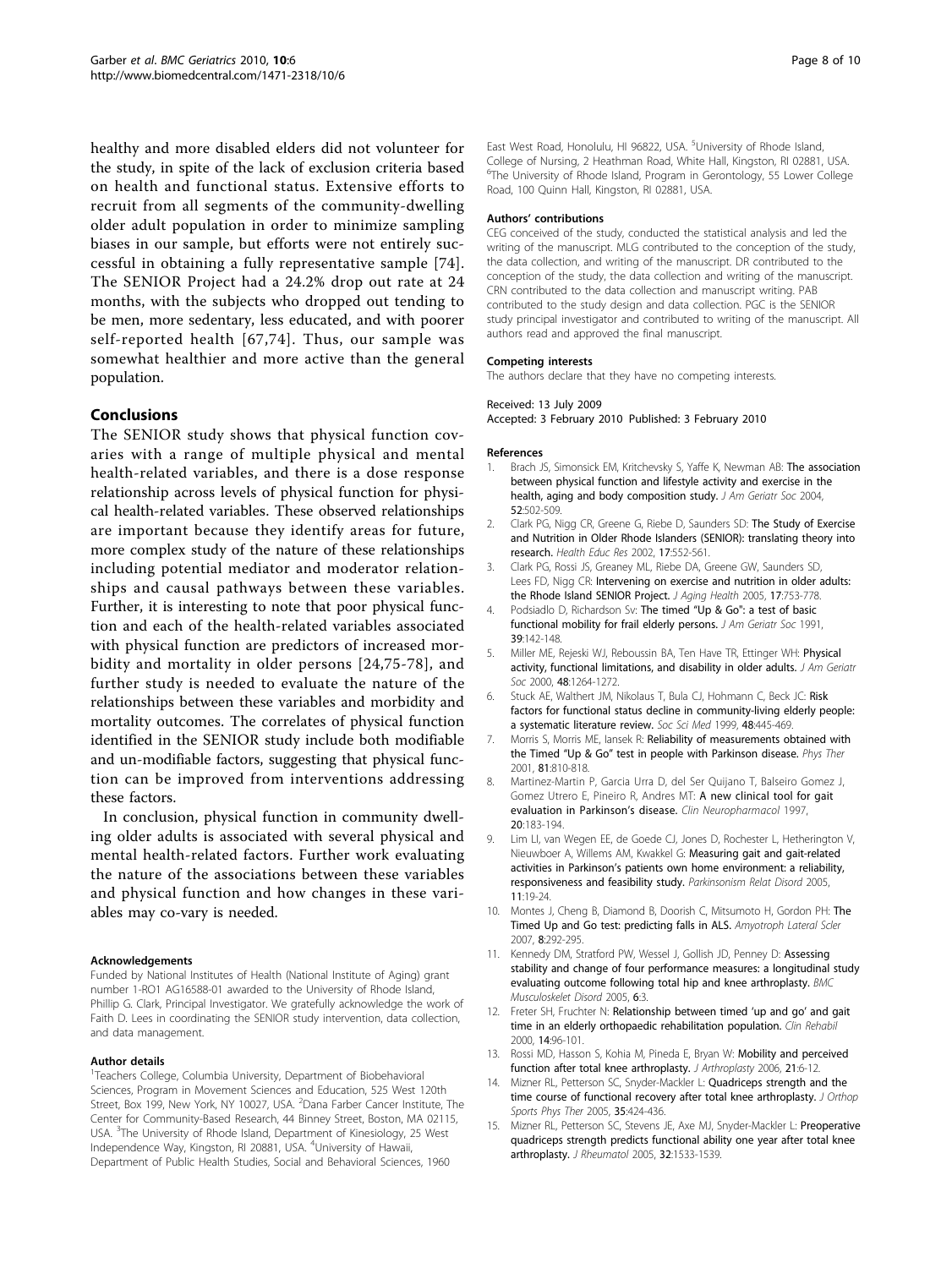- <span id="page-10-0"></span>16. Steffen TM, Hacker TA, Mollinger L: [Age- and gender-related test](http://www.ncbi.nlm.nih.gov/pubmed/11856064?dopt=Abstract) [performance in community-dwelling elderly people: Six-Minute Walk](http://www.ncbi.nlm.nih.gov/pubmed/11856064?dopt=Abstract) [Test, Berg Balance Scale, Timed Up & Go Test, and gait speeds.](http://www.ncbi.nlm.nih.gov/pubmed/11856064?dopt=Abstract) Phys Ther 2002, 82:128-137.
- 17. Shumway-Cook A, Brauer S, Woollacott M: [Predicting the probability for](http://www.ncbi.nlm.nih.gov/pubmed/10960937?dopt=Abstract) [falls in community-dwelling older adults using the Timed Up & Go Test.](http://www.ncbi.nlm.nih.gov/pubmed/10960937?dopt=Abstract) Phys Ther 2000, 80:896-903.
- 18. Isles RC, Choy NL, Steer M, Nitz JC: [Normal values of balance tests in](http://www.ncbi.nlm.nih.gov/pubmed/15271128?dopt=Abstract) [women aged 20-80.](http://www.ncbi.nlm.nih.gov/pubmed/15271128?dopt=Abstract) J Am Geriatr Soc 2004, 52:1367-1372.
- 19. Bischoff HA, Stahelin HB, Monsch AU, Iversen MD, Weyh A, von Dechend M, Akos R, Conzelmann M, Dick W, Theiler R: [Identifying a cut-off point for](http://www.ncbi.nlm.nih.gov/pubmed/12720619?dopt=Abstract) [normal mobility: a comparison of the timed](http://www.ncbi.nlm.nih.gov/pubmed/12720619?dopt=Abstract) 'up and go' test in [community-dwelling and institutionalised elderly women.](http://www.ncbi.nlm.nih.gov/pubmed/12720619?dopt=Abstract) Age Ageing 2003, 32:315-320.
- 20. Manty M, Heinonen A, Leinonen R, Tormakangas T, Sakari-Rantala R, Hirvensalo M, von Bonsdorff MB, Rantanen T: [Construct and predictive](http://www.ncbi.nlm.nih.gov/pubmed/17826454?dopt=Abstract) [validity of a self-reported measure of preclinical mobility limitation.](http://www.ncbi.nlm.nih.gov/pubmed/17826454?dopt=Abstract) Arch Phys Med Rehabil 2007, 88:1108-1113.
- 21. Fried LP, Bandeen-Roche K, Chaves PH, Johnson BA: [Preclinical mobility](http://www.ncbi.nlm.nih.gov/pubmed/10719772?dopt=Abstract) [disability predicts incident mobility disability in older women.](http://www.ncbi.nlm.nih.gov/pubmed/10719772?dopt=Abstract) J Gerontol A Biol Sci Med Sci 2000, 55:M43-52.
- 22. Fried LP, Young Y, Rubin G, Bandeen-Roche K: [Self-reported preclinical](http://www.ncbi.nlm.nih.gov/pubmed/11520648?dopt=Abstract) [disability identifies older women with early declines in performance and](http://www.ncbi.nlm.nih.gov/pubmed/11520648?dopt=Abstract) [early disease.](http://www.ncbi.nlm.nih.gov/pubmed/11520648?dopt=Abstract) J Clin Epidemiol 2001, 54:889-901.
- 23. Dipietro L, Caspersen CJ, Ostfeld AM, Nadel ER: [A survey for assessing](http://www.ncbi.nlm.nih.gov/pubmed/8492692?dopt=Abstract) [physical activity among older adults.](http://www.ncbi.nlm.nih.gov/pubmed/8492692?dopt=Abstract) Med Sci Sports Exerc 1993, 25:628-642.
- 24. US Department of Health and Human Services: Physical Activity Guidelines for Americans. U.S. Department of Health and Human Services 2008.
- 25. National Institutes of Health National Heart Lung and Blood Institute: Clinical guidelines on the identification, evaluation, and treatment of overweight and obesity in adults: the evidence report. Rockville, MD: National Institutes of Health, National Heart, Lung, and Blood Institute 1998.
- 26. McHorney CA, Ware JE Jr, Lu JF, Sherbourne CD: [The MOS 36-item Short-](http://www.ncbi.nlm.nih.gov/pubmed/8277801?dopt=Abstract)[Form Health Survey \(SF-36\): III. Tests of data quality, scaling](http://www.ncbi.nlm.nih.gov/pubmed/8277801?dopt=Abstract) [assumptions, and reliability across diverse patient groups.](http://www.ncbi.nlm.nih.gov/pubmed/8277801?dopt=Abstract) Med Care 1994, 32:40-66.
- 27. McHorney CA, Ware JE Jr, Raczek AE: [The MOS 36-Item Short-Form Health](http://www.ncbi.nlm.nih.gov/pubmed/8450681?dopt=Abstract) [Survey \(SF-36\): II. Psychometric and clinical tests of validity in measuring](http://www.ncbi.nlm.nih.gov/pubmed/8450681?dopt=Abstract) [physical and mental health constructs.](http://www.ncbi.nlm.nih.gov/pubmed/8450681?dopt=Abstract) Med Care 1993, 31:247-263.
- 28. Ware JE, Kosinski M, Keller SK: SF-36® Physical and Mental Health Summary Scales: A User's Manual Boston, MA: The Health Institute 1994.
- 29. Sherbourne CD, Stewart AL: [The MOS social support survey.](http://www.ncbi.nlm.nih.gov/pubmed/2035047?dopt=Abstract) Soc Sci Med 1991, 32:705-714.
- 30. Yesavage JA: [Depression in the elderly. How to recognize masked](http://www.ncbi.nlm.nih.gov/pubmed/1728777?dopt=Abstract) [symptoms and choose appropriate therapy.](http://www.ncbi.nlm.nih.gov/pubmed/1728777?dopt=Abstract) Postgrad Med 1992, 91(261):255-258.
- 31. Sheikh JI, Yesavage JA, Brooks JO, Friedman L, Gratzinger P, Hill RD, Zadeik A, Crook T: [Proposed factor structure of the Geriatric Depression](http://www.ncbi.nlm.nih.gov/pubmed/1863703?dopt=Abstract) [Scale.](http://www.ncbi.nlm.nih.gov/pubmed/1863703?dopt=Abstract) Int Psychogeriatr 1991, 3:23-28.
- 32. Sheikh JI, Yesavage JA: Geriatric Depression Scale (GDS): Recent evidence and development of a shorter version. Clinical Gerontology: A Guide to Assessment and Intervention NY, NY: Haworth PressBrink TL 1986, 165-173.
- 33. Yesavage JA: [Geriatric Depression Scale.](http://www.ncbi.nlm.nih.gov/pubmed/3249773?dopt=Abstract) Psychopharmacol Bull 1988, 24:709-711.
- 34. Yesavage JA, Brink TL, Rose TL, Lum O, Huang V, Adey M, Leirer VO: [Development and validation of a geriatric depression screening scale: a](http://www.ncbi.nlm.nih.gov/pubmed/7183759?dopt=Abstract) [preliminary report.](http://www.ncbi.nlm.nih.gov/pubmed/7183759?dopt=Abstract) J Psychiatr Res 1982, 17:37-49.
- 35. Tabachnick BG, Fidell LS: Using Multivariate Statistics. Boston: Allyn and Bacon, 4 2001, 111-176.
- 36. Lee Y: [The predictive value of self assessed general, physical, and mental](http://www.ncbi.nlm.nih.gov/pubmed/10715745?dopt=Abstract) [health on functional decline and mortality in older adults.](http://www.ncbi.nlm.nih.gov/pubmed/10715745?dopt=Abstract) J Epidemiol Community Health 2000, 54:123-129.
- 37. Bohannon RW: [Reference values for the timed up and go test: a](http://www.ncbi.nlm.nih.gov/pubmed/16914068?dopt=Abstract) [descriptive meta-analysis.](http://www.ncbi.nlm.nih.gov/pubmed/16914068?dopt=Abstract) J Geriatr Phys Ther 2006, 29:64-68.
- 38. Chen J, Devine A, Dick IM, Dhaliwal SS, Prince RL: [Prevalence of lower](http://www.ncbi.nlm.nih.gov/pubmed/14719214?dopt=Abstract) [extremity pain and its association with functionality and quality of life in](http://www.ncbi.nlm.nih.gov/pubmed/14719214?dopt=Abstract) [elderly women in Australia.](http://www.ncbi.nlm.nih.gov/pubmed/14719214?dopt=Abstract) J Rheumatol 2003, 30:2689-2693.
- 39. Samson MM, Meeuwsen IB, Crowe A, Dessens JA, Duursma SA, Verhaar HJ: [Relationships between physical performance measures, age, height and](http://www.ncbi.nlm.nih.gov/pubmed/10855906?dopt=Abstract) [body weight in healthy adults.](http://www.ncbi.nlm.nih.gov/pubmed/10855906?dopt=Abstract) Age Ageing 2000, 29:235-242.
- Yeom HA, Fleury J, Keller C: [Risk factors for mobility limitation in](http://www.ncbi.nlm.nih.gov/pubmed/18394514?dopt=Abstract) [community-dwelling older adults: a social ecological perspective.](http://www.ncbi.nlm.nih.gov/pubmed/18394514?dopt=Abstract) Geriatr Nurs 2008, 29:133-140.
- 41. Ahacic K, Parker MG, Thorslund M: [Mobility limitations in the Swedish](http://www.ncbi.nlm.nih.gov/pubmed/10965377?dopt=Abstract) [population from 1968 to 1992: age, gender and social class differences.](http://www.ncbi.nlm.nih.gov/pubmed/10965377?dopt=Abstract) Aging (Milano) 2000, 12:190-198.
- 42. Vereeck L, Wuyts F, Truijen S, van de Heyning P: [Clinical assessment of](http://www.ncbi.nlm.nih.gov/pubmed/18236239?dopt=Abstract) [balance: normative data, and gender and age effects.](http://www.ncbi.nlm.nih.gov/pubmed/18236239?dopt=Abstract) Int J Audiol 2008, 47:67-75.
- 43. Thrane G, Joakimsen RM, Thornquist E: [The association between timed up](http://www.ncbi.nlm.nih.gov/pubmed/17222340?dopt=Abstract) [and go test and history of falls: the Tromso study.](http://www.ncbi.nlm.nih.gov/pubmed/17222340?dopt=Abstract) BMC Geriatr 2007, 7:1.
- 44. Dam TT, von Muhlen D, Barrett-Connor EL: [Sex-specific association of](http://www.ncbi.nlm.nih.gov/pubmed/18802657?dopt=Abstract) [serum vitamin D levels with physical function in older adults.](http://www.ncbi.nlm.nih.gov/pubmed/18802657?dopt=Abstract) Osteoporos Int 2009, 20:751-760.
- 45. Rasch EK, Hochberg MC, Magder L, Magaziner J, Altman BM: [Health of](http://www.ncbi.nlm.nih.gov/pubmed/18226643?dopt=Abstract) [community-dwelling adults with mobility limitations in the United](http://www.ncbi.nlm.nih.gov/pubmed/18226643?dopt=Abstract) [States: prevalent health conditions. Part I.](http://www.ncbi.nlm.nih.gov/pubmed/18226643?dopt=Abstract) Arch Phys Med Rehabil 2008, 89:210-218.
- 46. Avlund K, Damsgaard MT, Osler M: [Social position and functional decline](http://www.ncbi.nlm.nih.gov/pubmed/15230514?dopt=Abstract) [among non-disabled old men and women.](http://www.ncbi.nlm.nih.gov/pubmed/15230514?dopt=Abstract) Eur J Public Health 2004, 14:212-216.
- 47. Ramsay SE, Whincup PH, Morris RW, Lennon LT, Wannamethee SG: [Extent](http://www.ncbi.nlm.nih.gov/pubmed/19041588?dopt=Abstract) [of social inequalities in disability in the elderly: results from a](http://www.ncbi.nlm.nih.gov/pubmed/19041588?dopt=Abstract) [population-based study of British men.](http://www.ncbi.nlm.nih.gov/pubmed/19041588?dopt=Abstract) Ann Epidemiol 2008, 18:896-903.
- 48. Sayer AA, Syddall HE, Martin HJ, Dennison EM, Roberts HC, Cooper C: [Is](http://www.ncbi.nlm.nih.gov/pubmed/16690636?dopt=Abstract) [grip strength associated with health-related quality of life? Findings](http://www.ncbi.nlm.nih.gov/pubmed/16690636?dopt=Abstract) [from the Hertfordshire Cohort Study.](http://www.ncbi.nlm.nih.gov/pubmed/16690636?dopt=Abstract) Age Ageing 2006, 35:409-415.
- 49. Qato DM, Schumm LP, Johnson M, Mihai A, Lindau ST: [Medication data](http://www.ncbi.nlm.nih.gov/pubmed/19491196?dopt=Abstract) [collection and coding in a home-based survey of older adults.](http://www.ncbi.nlm.nih.gov/pubmed/19491196?dopt=Abstract) J Gerontol B Psychol Sci Soc Sci 2009, 64(Suppl 1):i86-93.
- 50. Koster A, Patel KV, Visser M, van Eijk JT, Kanaya AM, de Rekeneire N, Newman AB, Tylavsky FA, Kritchevsky SB, Harris TB: [Joint effects of](http://www.ncbi.nlm.nih.gov/pubmed/18284534?dopt=Abstract) [adiposity and physical activity on incident mobility limitation in older](http://www.ncbi.nlm.nih.gov/pubmed/18284534?dopt=Abstract) [adults.](http://www.ncbi.nlm.nih.gov/pubmed/18284534?dopt=Abstract) J Am Geriatr Soc 2008, 56:636-643.
- 51. Sharkey JR, Ory MG, Branch LG: [Severe elder obesity and 1-year](http://www.ncbi.nlm.nih.gov/pubmed/16970650?dopt=Abstract) [diminished lower extremity physical performance in homebound older](http://www.ncbi.nlm.nih.gov/pubmed/16970650?dopt=Abstract) [adults.](http://www.ncbi.nlm.nih.gov/pubmed/16970650?dopt=Abstract) J Am Geriatr Soc 2006, 54:1407-1413.
- 52. Garber CE, Allsworth JE, Marcus BH, Hesser J, Lapane KL: [Correlates of the](http://www.ncbi.nlm.nih.gov/pubmed/18381988?dopt=Abstract) [stages of change for physical activity in a population survey.](http://www.ncbi.nlm.nih.gov/pubmed/18381988?dopt=Abstract) Am J Public Health 2008, 98:897-904.
- 53. Prevalence of leisure-time physical activity among overweight adults– United States, 1998. MMWR Morb Mortal Wkly Rep 2000, 49:326-330.
- 54. Nelson ME, Rejeski WJ, Blair SN, Duncan PW, Judge JO, King AC, Macera CA, Castaneda-Sceppa C: [Physical activity and public health in older adults:](http://www.ncbi.nlm.nih.gov/pubmed/17762378?dopt=Abstract) [recommendation from the American College of Sports Medicine and the](http://www.ncbi.nlm.nih.gov/pubmed/17762378?dopt=Abstract) [American Heart Association.](http://www.ncbi.nlm.nih.gov/pubmed/17762378?dopt=Abstract) Med Sci Sports Exerc 2007, 39:1435-1445.
- 55. Ekstrom H, Elmstahl S: [Pain and fractures are independently related to](http://www.ncbi.nlm.nih.gov/pubmed/17260199?dopt=Abstract) [lower walking speed and grip strength: results from the population](http://www.ncbi.nlm.nih.gov/pubmed/17260199?dopt=Abstract) study "[Good Ageing in Skane](http://www.ncbi.nlm.nih.gov/pubmed/17260199?dopt=Abstract)". Acta Orthop 2006, 77:902-911.
- 56. Lord SR, Menz HB: [Physiologic, psychologic, and health predictors of 6](http://www.ncbi.nlm.nih.gov/pubmed/12098148?dopt=Abstract) [minute walk performance in older people.](http://www.ncbi.nlm.nih.gov/pubmed/12098148?dopt=Abstract) Arch Phys Med Rehabil 2002, 83:907-911.
- 57. Sharma L, Cahue S, Song J, Hayes K, Pai YC, Dunlop D: [Physical](http://www.ncbi.nlm.nih.gov/pubmed/14673987?dopt=Abstract) [functioning over three years in knee osteoarthritis: role of psychosocial,](http://www.ncbi.nlm.nih.gov/pubmed/14673987?dopt=Abstract) [local mechanical, and neuromuscular factors.](http://www.ncbi.nlm.nih.gov/pubmed/14673987?dopt=Abstract) Arthritis Rheum 2003, 48:3359-3370.
- 58. Maly MR, Costigan PA, Olney SJ: [Determinants of self-report outcome](http://www.ncbi.nlm.nih.gov/pubmed/16401446?dopt=Abstract) [measures in people with knee osteoarthritis.](http://www.ncbi.nlm.nih.gov/pubmed/16401446?dopt=Abstract) Arch Phys Med Rehabil 2006, 87:96-104.
- 59. Blazer DG, Hybels CF, Pieper CF: [The association of depression and](http://www.ncbi.nlm.nih.gov/pubmed/11487603?dopt=Abstract) [mortality in elderly persons: a case for multiple, independent pathways.](http://www.ncbi.nlm.nih.gov/pubmed/11487603?dopt=Abstract) J Gerontol A Biol Sci Med Sci 2001, 56:M505-509.
- 60. Bosworth HB, Siegler IC, Brummett BH, Barefoot JC, Williams RB, Clapp-Channing NE, Mark DB: [The association between self-rated health and](http://www.ncbi.nlm.nih.gov/pubmed/10599604?dopt=Abstract) [mortality in a well-characterized sample of coronary artery disease](http://www.ncbi.nlm.nih.gov/pubmed/10599604?dopt=Abstract) [patients.](http://www.ncbi.nlm.nih.gov/pubmed/10599604?dopt=Abstract) Med Care 1999, 37:1226-1236.